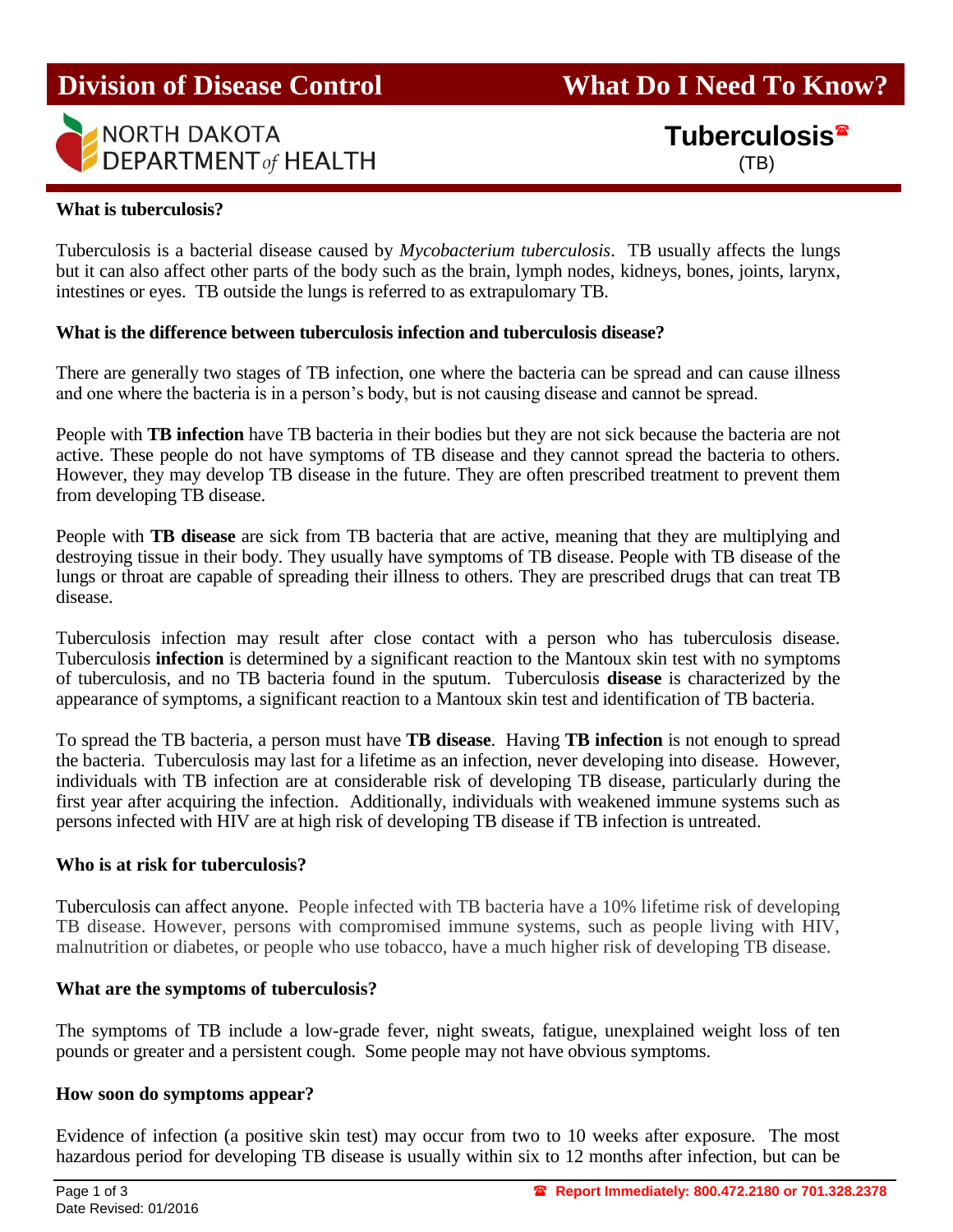longer, occurring much later in life.

# **How is tuberculosis spread?**

The bacterium causing tuberculosis is spread through the air. When a person infected with TB coughs, sneezes, speaks or sings the bacteria is put into the air. These gems can stay in the air for several hours depending on the environment. Prolonged exposure to the tuberculosis is normally necessary for infection to occur.

# **When and for how long is a person able to spread the disease?**

A person with TB disease may remain contagious until he/she has been on appropriate treatment for several weeks. It is important to note that a person with TB infection, but not disease, **cannot** spread the infection to others, since there are no TB bacteria in the sputum.

# **How is a person diagnosed?**

The presence of acid-fast-bacilli (AFB) on a sputum smear or other specimen often indicates TB disease. Acidfast microscopy is easy and quick, but it does not confirm a diagnosis of TB because some acid-fast-bacilli are not *M. tuberculosis*. Therefore, a culture is done on all initial samples to confirm the diagnosis. A positive culture for *M. tuberculosis* confirms the diagnosis of TB disease. Culture examinations should be completed on all specimens, regardless of AFB smear results.

# **What is the treatment?**

People with active TB disease must complete the prescribed course of medicine, which usually involves three to four drugs for six to 12 months. It is important that people who have TB disease finish the medicine and take the drugs exactly as prescribed by their doctor. If they stop taking the drugs too soon they can become sick again. If they do not take the drugs correctly, the bacteria that are still alive may become resistant to those drugs. TB that is resistant to drugs is harder and more expensive to treat.

TB infection (LTBI) is usually treated with isoniazid (INH). The exact medication plan must be determined by a physician.

## **What can be the effect of not being treated for tuberculosis?**

If you have active TB disease, in addition to spreading the disease to others; an untreated person may become severely ill or die.

If you have TB infection, you have a 10 percent chance of developing active disease over the course of your lifetime if you remain untreated. The chance of developing TB disease increases if you develop diabetes, are immunocompromised, have HIV, have a gastric by-pass or require prolonged use of corticosteroids or other immunosuppressive agents.

## **Does past infection make a person immune?**

Tuberculosis can be caught and cured more than once. It is very important that people who have TB disease finish the medicine, taking the drugs exactly as prescribed. If they stop taking the drugs too soon, they can become sick again. If the drugs are not taken correctly, the TB bacteria that are still alive may become resistant to those drugs.